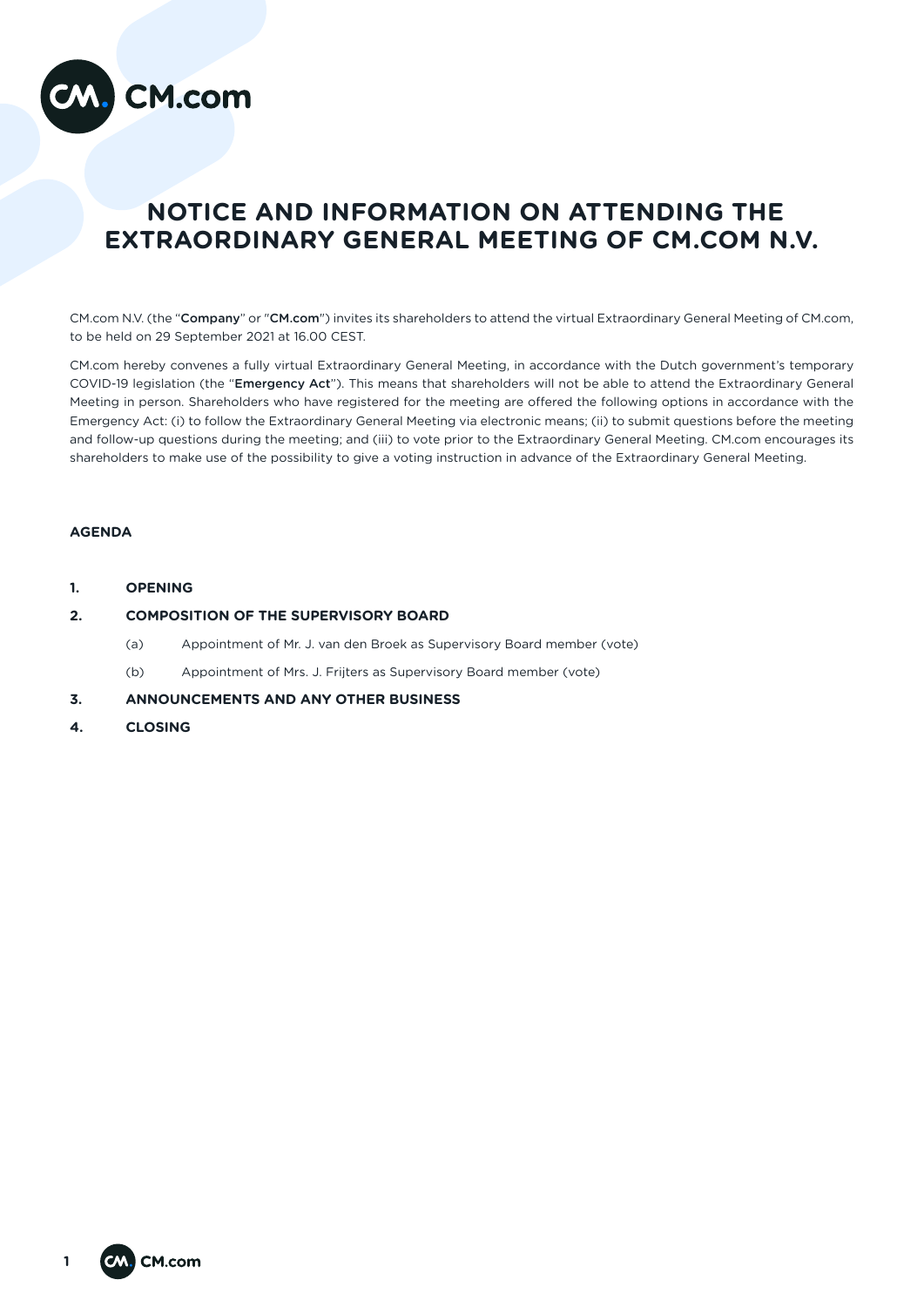### Availability of meeting documents and registration

The agenda with notes and the proxy voting form in respect of the Extraordinary General Meeting are made available on https://www.cm.com/investor-relations/corporate-governance/general-meetings/. These documents are available for review by shareholders (by appointment) at the office of the Company.

#### Virtual Meeting

In light of the current COVID-19 (coronavirus) situation in the Netherlands and with due observance of the Emergency Act, the Extraordinary General Meeting will be held as an entirely virtual meeting. This means that shareholders will not be able to attend the meeting in person. In line with the current guidelines of the Dutch government, the number of Supervisory Board members, Management Board members and other members of the CM.com team attending the Extraordinary General Meeting in person will be limited.

In order to ensure that as many shareholders as possible are able to virtually attend and participate in the Extraordinary General Meeting, certain measures have been taken by the Company. These include enabling shareholders to participate in the Extraordinary General Meeting via electronic means. Please refer to the paragraphs "Registration" and "Virtual access" below to see how you can join the meeting via electronic means.

Reference is made to the paragraphs "Proxies/Internet voting" and "Written questions" for information on the casting of votes and submission of questions in respect of the virtual Extraordinary General Meeting. We would like to emphasize and encourage the use of the possibility of e-voting and proxy voting for all shareholders as referred to in aforementioned paragraphs.

For any further information with regard to the Extraordinary General Meeting, voting possibilities, participation via electronic means and further updates following any COVID-19 developments, we kindly ask you to regularly visit our website (https://www.cm.com/investor-relations/corporate-governance/general-meetings/). We will continue to closely monitor the situation and developments, and will share any updates in this respect via our website when available.

# Record date

Pursuant to the provisions in Section 2:119 of the Dutch Civil Code, meeting and voting rights in respect of the Extraordinary General Meeting of Wednesday 29 September 2021 accrue to those persons listed on 1 September 2021 at the close of business (the "Record Date") as shareholders of the Company ("Shareholders") in the records of intermediaries within the meaning of the Securities (Bank Giro Transactions) Act ("Intermediaries"), or otherwise as being entitled to virtually attend and/or to vote at the Extraordinary General Meeting of the Company.

# Virtual Acces

Only persons who have duly registered to follow the virtual Extraordinary General Meeting will be able to join the meeting via electronic means through a link that will be provided by ABN AMRO Bank N.V. Please see the paragraph "Registration" for registration instructions.

#### Registration

Shareholders are entitled to exercise their meeting rights and to cast votes for the shares they hold on the Record Date, provided they have registered for the Extraordinary General Meeting in time and in the manner described below.

Shareholders wishing to follow the Extraordinary General Meeting via electronic means are requested to register themselves with ABN AMRO via www.abnamro.com/evoting or through the Intermediaries who administrate their shares, no later than 17:00 CEST on Wednesday 22 September 2021. The Intermediaries must provide a statement to ABN AMRO on www.abnamro.com/intermediary no later than 13.00 CEST on 23 September 2021, listing the number of shares held by the respective Shareholder on the Record Date that are being submitted for registration. The Intermediaries are further requested to provide the relevant underlying Shareholder's full address details in the statement to allow for efficient verification of shareholding on the Record Date.

The Shareholders who have registered for the Extraordinary General Meeting will receive a confirmation of registration from ABN AMRO and a link to join the Extraordinary General Meeting via electronic means. If a Shareholder does not receive such confirmation of registration in time, the Shareholder (or its proxy holder) should turn to ABN AMRO or its